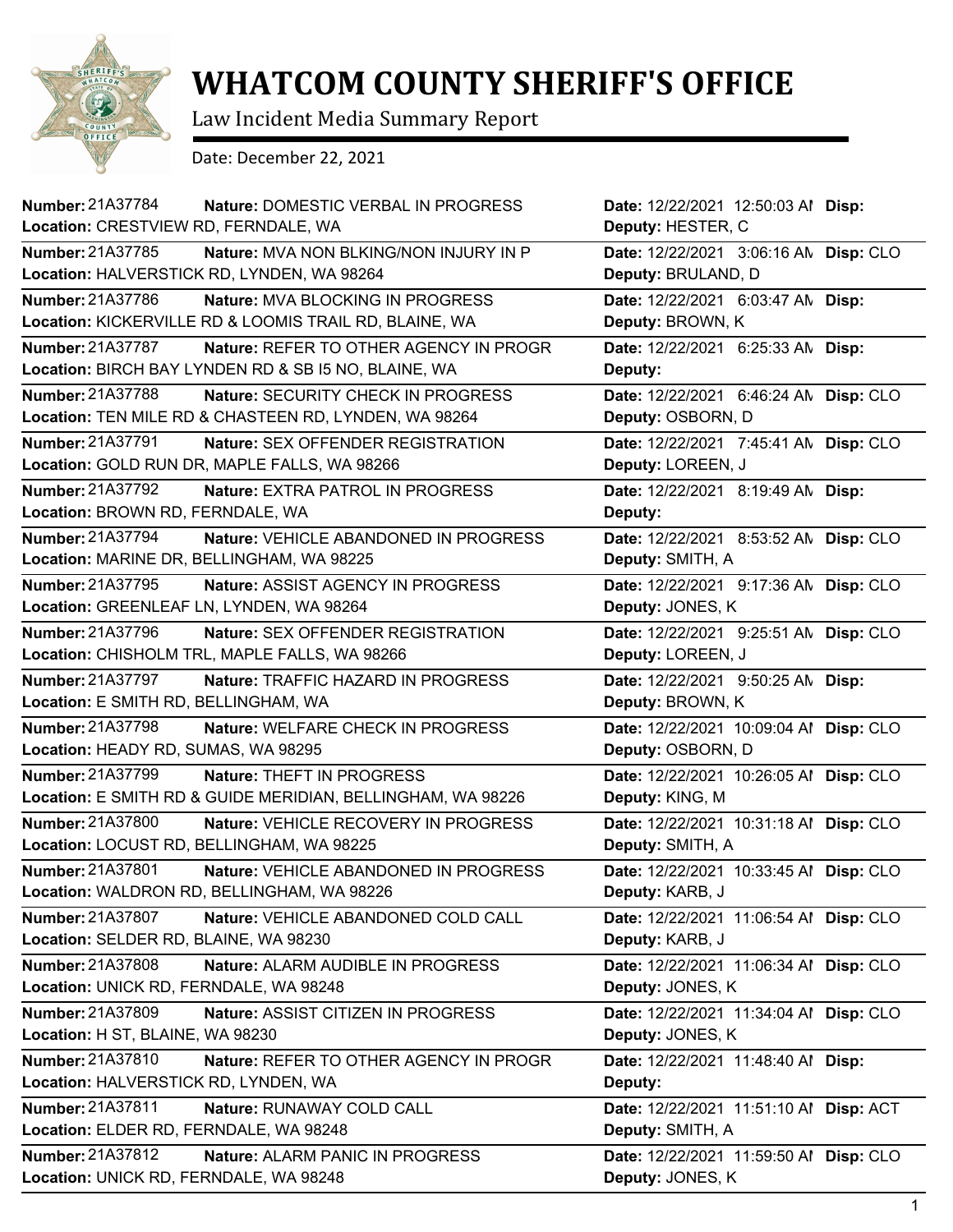| Location: ELDER RD, FERNDALE, WA<br>Deputy:<br>Nature: FRAUD COLD CALL<br>Date: 12/22/2021 1:09:46 PN Disp: CLO<br>Location: MORGAN DR, BLAINE, WA 98230<br>Deputy: JONES, D<br>Nature: ASSIST CITIZEN COLD CALL<br>Date: 12/22/2021 1:15:00 PM Disp: CLO<br>Location: MISSION RD, BELLINGHAM, WA 98226<br>Deputy: BAUMAN, L<br>Nature: SHOTS IN PROGRESS<br>Date: 12/22/2021 1:32:10 PM Disp: CLO<br>Deputy: JONES, K<br>Location: LYN DALE DR, LYNDEN, WA 98264<br><b>Nature: MENTAL IN PROGRESS</b><br>Date: 12/22/2021 1:37:47 PN Disp: CLO<br>Location: GRAND AVE, BELLINGHAM, WA 98225<br>Deputy: HEINRICH, C<br>Nature: ANIMAL PROBLEM IN PROGRESS<br>Date: 12/22/2021 2:15:23 PM Disp: INF<br>Location: NOON RD, BELLINGHAM, WA 98226<br>Deputy: OSBORN, D<br>Nature: ASSIST CITIZEN COLD CALL<br>Date: 12/22/2021 3:05:15 PN Disp: CLO |                         | Date: 12/22/2021 12:52:30 PI Disp:    |
|-------------------------------------------------------------------------------------------------------------------------------------------------------------------------------------------------------------------------------------------------------------------------------------------------------------------------------------------------------------------------------------------------------------------------------------------------------------------------------------------------------------------------------------------------------------------------------------------------------------------------------------------------------------------------------------------------------------------------------------------------------------------------------------------------------------------------------------------------|-------------------------|---------------------------------------|
|                                                                                                                                                                                                                                                                                                                                                                                                                                                                                                                                                                                                                                                                                                                                                                                                                                                 |                         |                                       |
|                                                                                                                                                                                                                                                                                                                                                                                                                                                                                                                                                                                                                                                                                                                                                                                                                                                 | <b>Number: 21A37821</b> |                                       |
|                                                                                                                                                                                                                                                                                                                                                                                                                                                                                                                                                                                                                                                                                                                                                                                                                                                 |                         |                                       |
|                                                                                                                                                                                                                                                                                                                                                                                                                                                                                                                                                                                                                                                                                                                                                                                                                                                 | <b>Number: 21A37822</b> |                                       |
|                                                                                                                                                                                                                                                                                                                                                                                                                                                                                                                                                                                                                                                                                                                                                                                                                                                 |                         |                                       |
|                                                                                                                                                                                                                                                                                                                                                                                                                                                                                                                                                                                                                                                                                                                                                                                                                                                 | <b>Number: 21A37826</b> |                                       |
|                                                                                                                                                                                                                                                                                                                                                                                                                                                                                                                                                                                                                                                                                                                                                                                                                                                 |                         |                                       |
|                                                                                                                                                                                                                                                                                                                                                                                                                                                                                                                                                                                                                                                                                                                                                                                                                                                 | Number: 21A37827        |                                       |
|                                                                                                                                                                                                                                                                                                                                                                                                                                                                                                                                                                                                                                                                                                                                                                                                                                                 |                         |                                       |
|                                                                                                                                                                                                                                                                                                                                                                                                                                                                                                                                                                                                                                                                                                                                                                                                                                                 | Number: 21A37828        |                                       |
|                                                                                                                                                                                                                                                                                                                                                                                                                                                                                                                                                                                                                                                                                                                                                                                                                                                 |                         |                                       |
|                                                                                                                                                                                                                                                                                                                                                                                                                                                                                                                                                                                                                                                                                                                                                                                                                                                 | Number: 21A37832        |                                       |
| Location: W BADGER RD, LYNDEN, WA 98264                                                                                                                                                                                                                                                                                                                                                                                                                                                                                                                                                                                                                                                                                                                                                                                                         |                         | Deputy: WOOD, B                       |
| Nature: PROPERTY FOUND IN PROGRESS<br>Date: 12/22/2021 3:20:33 PM Disp:                                                                                                                                                                                                                                                                                                                                                                                                                                                                                                                                                                                                                                                                                                                                                                         | Number: 21A37833        |                                       |
|                                                                                                                                                                                                                                                                                                                                                                                                                                                                                                                                                                                                                                                                                                                                                                                                                                                 |                         | Deputy: SHELTON, D                    |
| Location: E POLE RD, EVERSON, WA                                                                                                                                                                                                                                                                                                                                                                                                                                                                                                                                                                                                                                                                                                                                                                                                                | <b>Number: 21A37835</b> | Date: 12/22/2021 3:44:53 PM Disp: INF |
| Nature: SEX OFFENDER REGISTRATION                                                                                                                                                                                                                                                                                                                                                                                                                                                                                                                                                                                                                                                                                                                                                                                                               |                         | Deputy: WOOD, B                       |
| Location: SUNRISE RD, CUSTER, WA 98240                                                                                                                                                                                                                                                                                                                                                                                                                                                                                                                                                                                                                                                                                                                                                                                                          | Number: 21A37836        | Date: 12/22/2021 4:19:03 PM Disp:     |
| Nature: ALARM AUDIBLE IN PROGRESS                                                                                                                                                                                                                                                                                                                                                                                                                                                                                                                                                                                                                                                                                                                                                                                                               |                         | Deputy: SHELTON, D                    |
| Location: FLAIR VALLEY DR, MAPLE FALLS, WA                                                                                                                                                                                                                                                                                                                                                                                                                                                                                                                                                                                                                                                                                                                                                                                                      | <b>Number: 21A37837</b> | Date: 12/22/2021 4:30:20 PM Disp:     |
| Nature: MENTAL COLD CALL                                                                                                                                                                                                                                                                                                                                                                                                                                                                                                                                                                                                                                                                                                                                                                                                                        |                         | Deputy: BAUMAN, L                     |
| Location: SURF PL, BLAINE, WA                                                                                                                                                                                                                                                                                                                                                                                                                                                                                                                                                                                                                                                                                                                                                                                                                   | Number: 21A37838        |                                       |
| Nature: SUSPICIOUS PERSON IN PROGRESS                                                                                                                                                                                                                                                                                                                                                                                                                                                                                                                                                                                                                                                                                                                                                                                                           |                         | Deputy: WRIGHT, M                     |
| Date: 12/22/2021 5:08:06 PM Disp: CLO<br>Location: MT BAKER HW, BELLINGHAM, WA                                                                                                                                                                                                                                                                                                                                                                                                                                                                                                                                                                                                                                                                                                                                                                  | <b>Number: 21A37839</b> | Date: 12/22/2021 5:18:16 PM Disp:     |
| Nature: REFER TO OTHER AGENCY IN PROGR                                                                                                                                                                                                                                                                                                                                                                                                                                                                                                                                                                                                                                                                                                                                                                                                          |                         |                                       |
| Location: MT BAKER HW & Y RD, BELLINGHAM, WA<br>Deputy:                                                                                                                                                                                                                                                                                                                                                                                                                                                                                                                                                                                                                                                                                                                                                                                         |                         |                                       |
| Nature: Not available.<br>Date: 12/22/2021 5:31:40 PM Disp:                                                                                                                                                                                                                                                                                                                                                                                                                                                                                                                                                                                                                                                                                                                                                                                     | Number: 21A37840        |                                       |
| Location: TEN MILE RD, LYNDEN, WA<br>Deputy:                                                                                                                                                                                                                                                                                                                                                                                                                                                                                                                                                                                                                                                                                                                                                                                                    |                         |                                       |
| Nature: SUSPICIOUS VEHICLE IN PROGRESS<br>Date: 12/22/2021 5:34:47 PN Disp: CLO                                                                                                                                                                                                                                                                                                                                                                                                                                                                                                                                                                                                                                                                                                                                                                 | Number: 21A37841        |                                       |
| Location: AVERY LN, CUSTER, WA 98240<br>Deputy: WOOD, B                                                                                                                                                                                                                                                                                                                                                                                                                                                                                                                                                                                                                                                                                                                                                                                         |                         |                                       |
| Nature: WATCH FOR IN PROGRESS<br>Date: 12/22/2021 5:48:35 PM Disp:                                                                                                                                                                                                                                                                                                                                                                                                                                                                                                                                                                                                                                                                                                                                                                              | Number: 21A37842        |                                       |
| Location: HANNEGAN RD & LAUREL RD, BELLINGHAM, WA<br>Deputy:                                                                                                                                                                                                                                                                                                                                                                                                                                                                                                                                                                                                                                                                                                                                                                                    |                         |                                       |
| Nature: MENTAL COLD CALL<br>Date: 12/22/2021 5:48:11 PM Disp: INA                                                                                                                                                                                                                                                                                                                                                                                                                                                                                                                                                                                                                                                                                                                                                                               | Number: 21A37843        |                                       |
| Location: APACHE DR, MAPLE FALLS, WA 98266<br>Deputy: LINDERMAN, K                                                                                                                                                                                                                                                                                                                                                                                                                                                                                                                                                                                                                                                                                                                                                                              |                         |                                       |
| Nature: DOMESTIC PHYSICAL COLD CALL<br>Date: 12/22/2021 5:54:47 PM Disp: CLO                                                                                                                                                                                                                                                                                                                                                                                                                                                                                                                                                                                                                                                                                                                                                                    | <b>Number: 21A37844</b> |                                       |
| Location: REDWING CT, BELLINGHAM, WA 98226<br>Deputy: ANDERS, J                                                                                                                                                                                                                                                                                                                                                                                                                                                                                                                                                                                                                                                                                                                                                                                 |                         |                                       |
| Nature: REFER TO WSP IN PROGRESS<br>Date: 12/22/2021 6:07:02 PM Disp:                                                                                                                                                                                                                                                                                                                                                                                                                                                                                                                                                                                                                                                                                                                                                                           | Number: 21A37845        |                                       |
| Location: GUIDE MERIDIAN, LYNDEN, WA<br>Deputy:                                                                                                                                                                                                                                                                                                                                                                                                                                                                                                                                                                                                                                                                                                                                                                                                 |                         |                                       |
| Nature: ASSIST CITIZEN IN PROGRESS<br>Date: 12/22/2021 6:24:15 PM Disp:                                                                                                                                                                                                                                                                                                                                                                                                                                                                                                                                                                                                                                                                                                                                                                         | Number: 21A37846        |                                       |
| Location: KICKERVILLE RD, FERNDALE, WA<br>Deputy: ANDERS, J                                                                                                                                                                                                                                                                                                                                                                                                                                                                                                                                                                                                                                                                                                                                                                                     |                         |                                       |
| Nature: SUSPICIOUS PERSON IN PROGRESS<br>Date: 12/22/2021 6:43:29 PM Disp:                                                                                                                                                                                                                                                                                                                                                                                                                                                                                                                                                                                                                                                                                                                                                                      | <b>Number: 21A37847</b> |                                       |
| Location: MT BAKER HW, BELLINGHAM, WA<br>Deputy:                                                                                                                                                                                                                                                                                                                                                                                                                                                                                                                                                                                                                                                                                                                                                                                                |                         |                                       |
| Nature: FOLLOW UP<br>Date: 12/22/2021 6:48:48 PM Disp:                                                                                                                                                                                                                                                                                                                                                                                                                                                                                                                                                                                                                                                                                                                                                                                          | Number: 21A37848        |                                       |
| Location: GRAND AV, BELLINGHAM, WA<br>Deputy: SHELTON, D                                                                                                                                                                                                                                                                                                                                                                                                                                                                                                                                                                                                                                                                                                                                                                                        |                         |                                       |
| Nature: BURGLARY IN PROGRESS                                                                                                                                                                                                                                                                                                                                                                                                                                                                                                                                                                                                                                                                                                                                                                                                                    | Number: 21A37849        |                                       |
| Date: 12/22/2021 6:57:00 PM Disp: CLO<br>Location: SILVER SPRUCE WAY, MAPLE FALLS, WA 98266<br>Deputy: WRIGHT, M                                                                                                                                                                                                                                                                                                                                                                                                                                                                                                                                                                                                                                                                                                                                |                         |                                       |
| Nature: ALARM SILENT IN PROGRESS<br>Date: 12/22/2021 7:06:36 PM Disp: CLO                                                                                                                                                                                                                                                                                                                                                                                                                                                                                                                                                                                                                                                                                                                                                                       | <b>Number: 21A37850</b> |                                       |
|                                                                                                                                                                                                                                                                                                                                                                                                                                                                                                                                                                                                                                                                                                                                                                                                                                                 |                         |                                       |
|                                                                                                                                                                                                                                                                                                                                                                                                                                                                                                                                                                                                                                                                                                                                                                                                                                                 |                         |                                       |
|                                                                                                                                                                                                                                                                                                                                                                                                                                                                                                                                                                                                                                                                                                                                                                                                                                                 |                         |                                       |
|                                                                                                                                                                                                                                                                                                                                                                                                                                                                                                                                                                                                                                                                                                                                                                                                                                                 |                         |                                       |
|                                                                                                                                                                                                                                                                                                                                                                                                                                                                                                                                                                                                                                                                                                                                                                                                                                                 |                         |                                       |
|                                                                                                                                                                                                                                                                                                                                                                                                                                                                                                                                                                                                                                                                                                                                                                                                                                                 |                         |                                       |
|                                                                                                                                                                                                                                                                                                                                                                                                                                                                                                                                                                                                                                                                                                                                                                                                                                                 |                         |                                       |
|                                                                                                                                                                                                                                                                                                                                                                                                                                                                                                                                                                                                                                                                                                                                                                                                                                                 |                         |                                       |
|                                                                                                                                                                                                                                                                                                                                                                                                                                                                                                                                                                                                                                                                                                                                                                                                                                                 |                         |                                       |
|                                                                                                                                                                                                                                                                                                                                                                                                                                                                                                                                                                                                                                                                                                                                                                                                                                                 |                         |                                       |
|                                                                                                                                                                                                                                                                                                                                                                                                                                                                                                                                                                                                                                                                                                                                                                                                                                                 |                         |                                       |
|                                                                                                                                                                                                                                                                                                                                                                                                                                                                                                                                                                                                                                                                                                                                                                                                                                                 |                         |                                       |
|                                                                                                                                                                                                                                                                                                                                                                                                                                                                                                                                                                                                                                                                                                                                                                                                                                                 |                         |                                       |
|                                                                                                                                                                                                                                                                                                                                                                                                                                                                                                                                                                                                                                                                                                                                                                                                                                                 |                         |                                       |
| Nature: RUNAWAY COLD CALL                                                                                                                                                                                                                                                                                                                                                                                                                                                                                                                                                                                                                                                                                                                                                                                                                       | Number: 21A37817        |                                       |